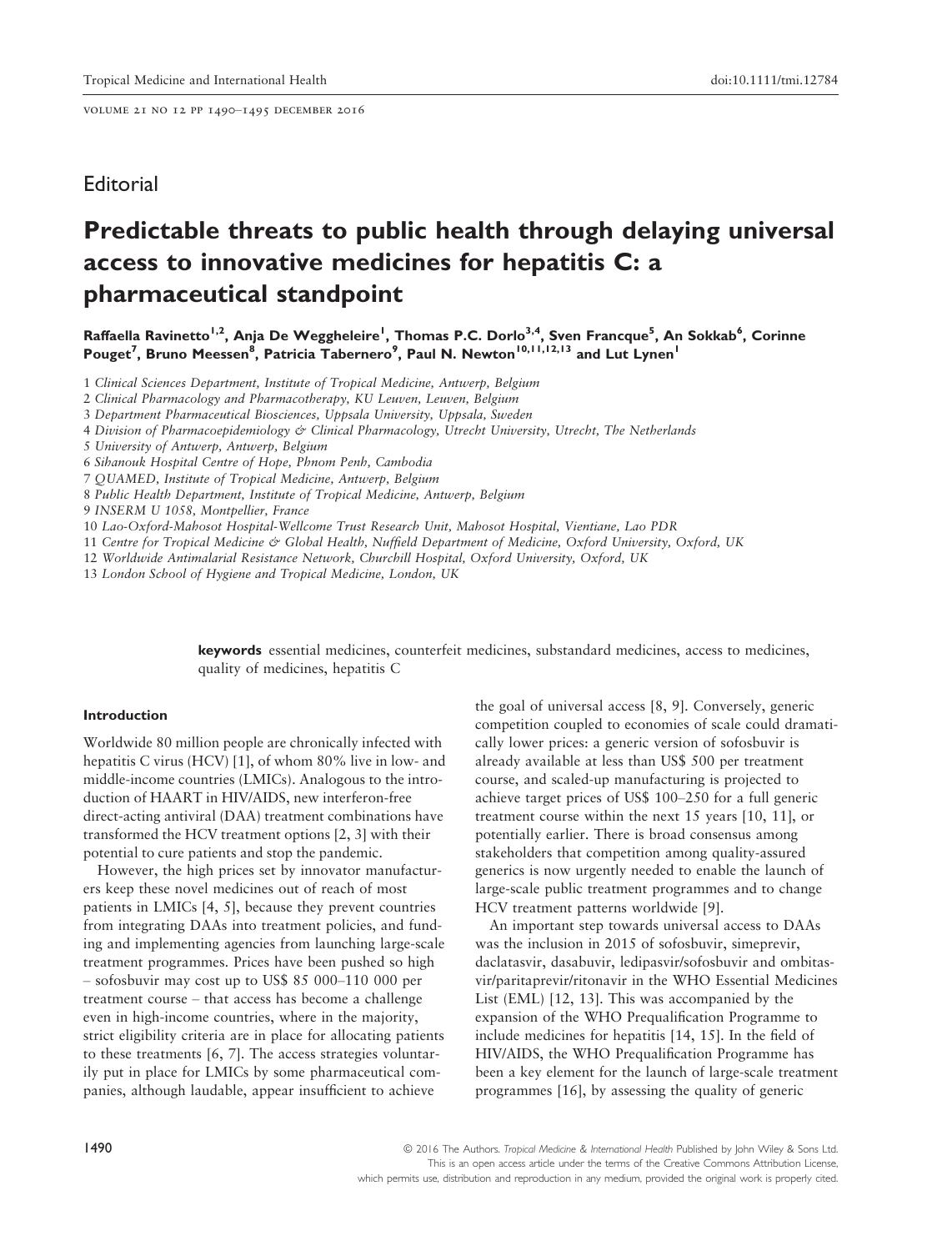antiretrovirals and building the capacity of medicines regulatory agencies (MRAs). But in that case, manufacturers of pre-qualified generic products were benefiting from market rewards, as major stakeholders such as the Global Fund, UNITAID, PEPFAR etc. only purchase products pre-qualified by the WHO or approved by SRAs [16, 17], thus creating an important market incentive for quality assurance. Such funding mechanisms do not exist for HCV today, thus there is no equivalent 'market push' for DAAs' quality assurance. However, differently from HIV/ AIDS, HCV treatment is not lifelong but for a limited time. Thus national governments might be less dependent on external funders and able to play this role themselves, if fairly-priced, quality-assured medicines were available.

#### The challenge of ensuring pharmaceutical quality

Hopefully, the first generic DAAs will appear on the WHO Prequalification list very soon. But meanwhile, generic DAAs are already increasingly available in many LMICs, such as Cambodia, Bangladesh, Laos, Vietnam and India, where most often the full cost is borne by patients themselves.

The global pharmaceutical market is characterised by multiple standards [18]: the quality of medicines is not uniform worldwide and largely depends on the level of income and regulation in the destination country [19, 20]. Poor-quality medicines are especially prevalent in insufficiently regulated contexts. Many reports from non-HCV fields highlight the presence of either substandard medicines, that is genuine medicines that are produced by manufacturers authorised by an MRA but do not meet quality specifications, or falsified medicines, that is medicines deliberately and fraudulently mislabelled with respect to identity and/or source [21]. Tragically, they are often detected a posteriori, when treatment failure or toxicity becomes evident.

For instance, miltefosine manufactured for the Bangladesh visceral leishmaniasis elimination programme did not contain its stated active ingredient, but the problem only surfaced after abnormally high numbers of treatment failures [22]. In Pakistan, a substandard medicine caused by cross-contamination at the manufacturing site was only discovered after it had killed 120 patients [23]. More recently, falsified phenobarbital was discovered in Guinea Bissau after an unexpected increase in seizure frequency [24]. Both substandard and falsified antimalarials have been increasingly documented over the last 15 years [25, 26], while profound increases in resistance rates to old antimalarials suggests that subtherapeutic treatment

regimens exert covert drug pressure for drug resistance [27, 28].

While 'repressive' measures help prevent the circulation of falsified medicines by criminal organisations, such measures will do little to stem the circulation of substandard medicines, which requires *a priori* and sustained capacity strengthening of manufacturers, regulators and purchasers. The fight against poor-quality medicines will only be effective if essential medicines are made accessible and affordable to all those in need [29].

Medicines for HCV are at high risk for these problems. In the absence of strong national programmes based on universal healthcare coverage and/or of major externally funded programs, most treatment providers in LMICs are private for profit: a market that is highly fragmented, difficult to monitor, and undemanding in terms of quality assurance. Some of the existing generic DAAs are or will be manufactured under the unilateral voluntary license agreement of Gilead for sofosbuvir and ledipasvir [30], which to our knowledge does not include mandatory WHO Prequalification or SRA registration [31]. Bristol-Myers Squibb's daclatasvir will be manufactured under voluntary license agreements negotiated through the Medicines Patent Pools (MPP) which requires WHO Prequalification or SRA approval [31, 32]. Other innovative companies have not so-far disclosed their strategies for HCV medicine access.

Other generic DAAs are produced by manufacturers not included in the licensing agreements, and/or in countries with MRAs that are not listed as stringent [17]. For example, various DAA-containing products are registered in Bangladesh, including fixed dose combinations [33]; and many different sofosbuvir-containing products are registered in Pakistan, either from local or Indian manufacturers [34]. India, Brazil, Morocco and Egypt also have local production. Nevertheless, in a rapidly evolving environment, it is difficult to find clear and up-to-date information on all DAAs-containing products currently manufactured and registered worldwide.

As long as DAAs quality is not certified either by WHO Prequalification or SRAs, policy makers and purchasers in LMICs are left without stringent guidance to untangle the web of DAAs generics' quality. If poor-quality products [21] were used at this stage of the pandemic, the consequences would be highly detrimental. For instance, medicines for which there is no proof of bioequivalence may not be therapeutically equivalent to the innovator: they could cause initially undetected therapeutic failure, and pose a clinical challenge when patients need retreatment (whether they be true non-responders or not).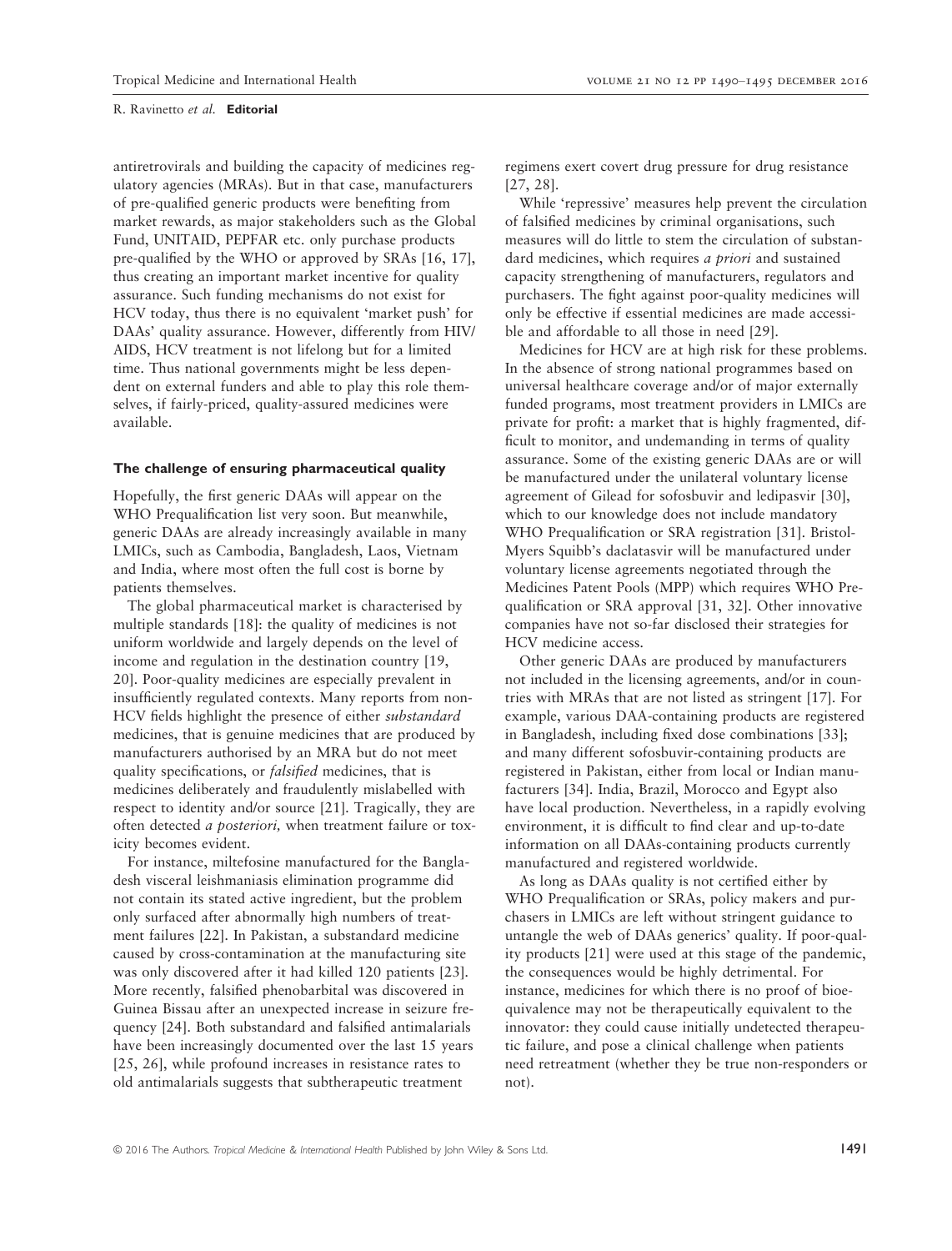This is not a merely theoretical threat. Even if some patients have been successfully treated after purchasing generic HCV treatment online [35], there is also evidence of the circulation of falsified HCV medicines globally. The detection of falsified sofosbuvir and pegylated interferon and ribavirin has been highlighted by the lay press and in specialised fora since 2015 [36–39]. The Consumer Protection Agency of Egypt issued in 2015 a 'warning against Counterfeit Hepatitis C Sovaldi packs' [40]. In February 2016, the Egyptian company Pharco warned on its website about the presence in Myanmar of a falsified generic daclatasvir, falsely branded as a Pharco Corporation product [\(http://www.pharco.org/company](http://www.pharco.org/company-newsdetails.aspx?id=2447)[newsdetails.aspx?id=2447](http://www.pharco.org/company-newsdetails.aspx?id=2447)). WHO subsequently issued an alert of falsified versions of sofosbuvir 400 mg + ledipasvir 90 mg and of daclatasvir 60 mg in South-East Asia [41]. In March 2016, the Swiss Agency for Therapeutic Products, Swissmedic reported falsified Harvoni in Israel. The product, labelled as originating from India, was imported via a Swiss trading company and contained white instead of genuine orange coloured, diamondshaped tablets [42].

#### Consequences of unregulated supply channels

The high prices of innovator products ('one thousand dollar pills) and the 'alternative' routes to access treatment have quickly reached patients with HCV worldwide. Thus, access limitations have often driven interest in personal drug importation of the generic formulations outside the regulated channels [31].

A growing concern is the online purchase of generic DAAs, with or without medical prescription: an unregulated market that often constitutes the only 'accessible' opportunity for patients and private practitioners. It generally concerns the final product, but supply of raw DAAs' active pharmaceutical ingredients to individual patients has been reported. At best, these ingredients are given by the patient to a local chemist, who will compound the final product into capsules; at worst, patients are left to self-administer the raw substance. Online purchase of medicines is always risky if the supply chain is outside the control of SRAs. The purchase of active pharmaceutical ingredients that require compounding by a local chemist is even riskier. Products obtained by combining, mixing and otherwise altering drug ingredients are exempted of some good manufacturing practices procedures and marketing authorisation, but only for tailoring therapy to the needs of an individual patient in the absence of the corresponding speciality on the market [43]. Treating HCV with medicines 'assembled' informally, outside the

appropriate technical and regulatory framework, will expose patients to products that may be contaminated or of suboptimal therapeutic efficacy.

But desperate patients are willing to take the risk or are simply not aware of the dangers that this practice may entail. A patient writes in a blog: 'I have had this Damocles sword swinging for over 20 years and it is such a relief to be actually doing something to rid myself of this unwelcomed virus'. Another one writes '...Fibroscan has jumped from 7 to 12 in under a year and my fatigue has skyrocketed. For me, time was running out and although the government may eventually come to the party with treatments I feel that they might rather want to spend the money on a nice bomb for the Air Force. I cannot afford to wait'. Only access to affordable quality-assured medicines could discourage these people, in both rich and poor countries, from making use of potentially unsafe supply channels. Positive experience with generic DAAs purchased online has been recently reported in the frame of a clinical trial that included drug quality testing [35]. However, the online purchase of medicines is fraught with difficulties, including falsification. The results from this experience may therefore not be replicable in real-life settings, where the quality of DAAs cannot be controlled for every purchase and where 'unscrupulous providers operating outside the import rules and regulations may prove to be a dangerous cost saving' [31].

#### Consequences of suboptimal use

Threats to individual and public health are not only linked to the risk of purchasing poor-quality medicines, but also to DAAs' suboptimal prescription and use, which is often triggered by poor availability and/or affordability. On the one hand, the intermittent availability of medicines in the private sector and the limited capacity of individuals to pay for them may heavily influence adherence to prescription patterns. Patients may be unable to complete a 12-week treatment cycle or may opt to purchase only one drug of a treatment combination (as was frequently the case in the early days of HIV treatment).

On the other hand, patients living with chronic HCV often suffer from other important co-infections or comorbidities. A patient treated within a (subsidised) HIV National Program may be concomitantly treated for HCV in the private sector, or in another country, and the lack of coordination between HIV and HCV caregivers is a major concern, because it will result in suboptimal management of the co-infection and, in particular, little consideration for drug–drug interactions and possible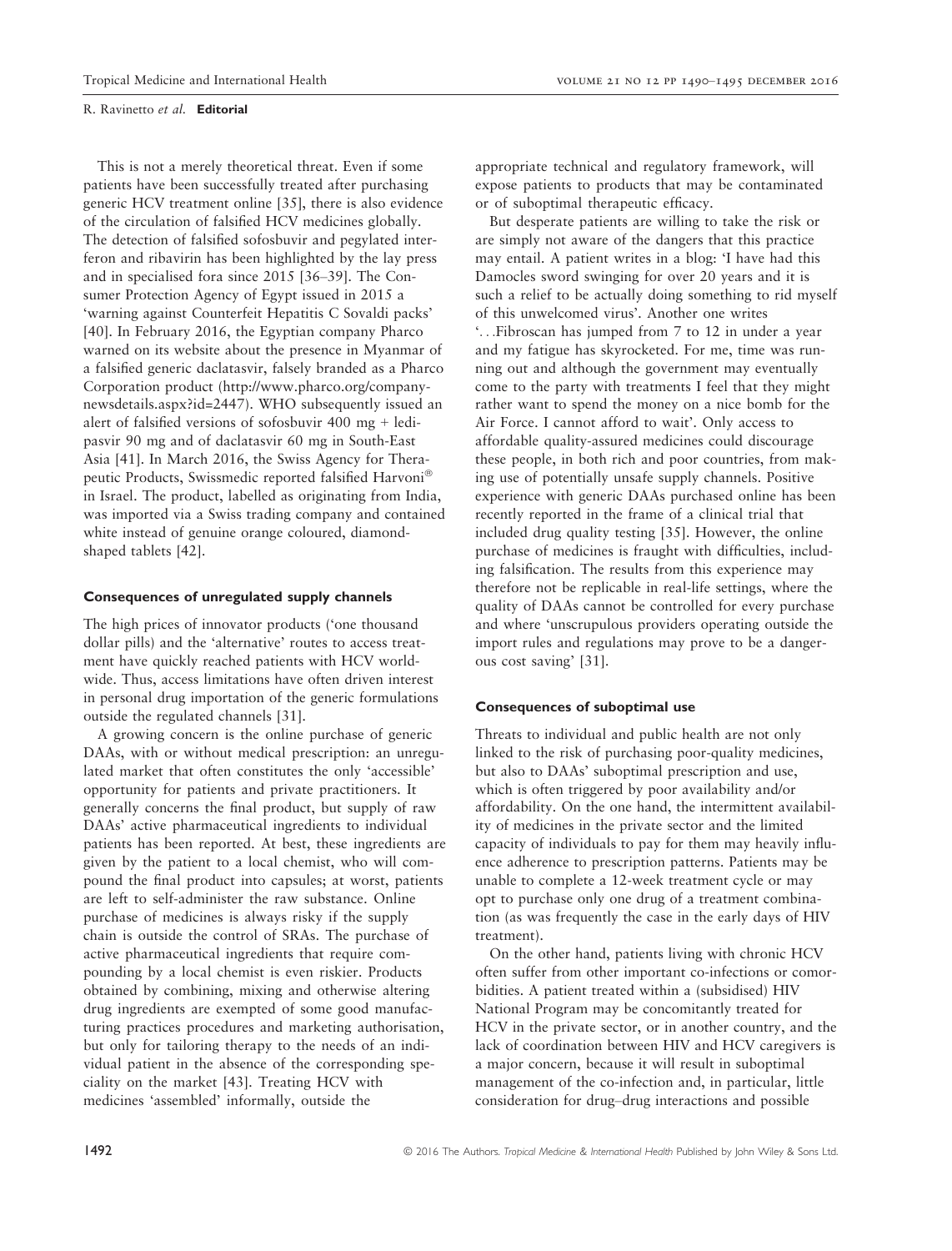cumulative toxicities [44]. Lack of communication between HIV and HCV caregivers may also emerge in high-income countries, for example when part of the care pathway is through consultations abroad: the promotion of HCV-related medical tourism is increasingly reported [45] to obviate the strict allocation criteria in place [46].

The combined effects of poor-quality medicines and of suboptimal medicines' use (both triggered by the lack of affordable and quality-assured treatment) contributed, in the case of malaria, to retrospectively detected increased morbidity/mortality [25–27]. Even if the use of ineffective medicines will probably have a less immediately lifethreatening effect in HCV than in malaria, its effect on morbidity and avoidable human suffering remains a major public health impediment. In addition, patients treated with ineffective medicines will need retreatment, unnecessarily increasing the burden on health services and budgets.

# Recommendations to accelerate access to qualityassured HCV treatment

If quality-assured HCV treatments were available via the national programmes in the framework of universal care coverage, people living with HCV would not be pushed to seek treatment through non-regulated supply chains, black markets or via a patchwork of parallel treatmentseeking itineraries. Today, many patients are left with a terrible choice: stay away from treatment, opt for catastrophic expenses or look for alternative (often still expensive) sources of treatment that might expose them to suboptimal treatment outcomes or toxicity. These three scenarios are clearly at odds with the global ambition of universal health coverage [47] and the vision of combating hepatitis by 2030 (Sustainable Development Goal 3.3).

This is an urgent issue that needs to be addressed now. The WHO Prequalification or SRA registration should be an essential requirement for purchase by major stakeholders, such as national programmes, funding agencies and NGOs. Unrestrained competition among qualityassured generics could, in particular, make the treatment scaling-up feasible via the national programmes. Further delays in making quality-assured, appropriately-priced generics available to all those in need will create room for unregulated markets and push desperate patients to look for unsafe or suboptimal treatment, paving the way to treatment failure. Some non-exhaustive, practical recommendations may be formulated to try to accelerate this process, by acting in parallel on the quality of generic DAAs and access to them:

- Market incentives should be in place to push the manufacturers of generic DAAs to get either WHO Prequalification or SRA registration. The WHO Prequalification or SRA registration should therefore be an essential requirement for purchase by all stakeholders, including national programmes, funding agencies, NGO and hopefully also the purchasers in the private sector. It should also be a condition for all DAAs' voluntary licenses.
- The international community should invest in the reinforcement of the capacities of MRAs in LMICs, to allow them to develop stringent mechanisms for medicines registration. Meanwhile, MRAs in LMICs could put in place fast-track registration processes for generic DAAs with WHO-Prequalification or SRA registration.
- Innovator manufacturers should adopt efficient access policies to facilitate access in LMICs. For countries covered by voluntary licenses, transparent and patientcentred mechanisms should be in place (managing voluntary licenses through the Medicines Patent Pool could facilitate this objective). For countries not covered by voluntary licenses, the application of all TRIPS flexibilities including compulsory licenses should pave the way for affordability and accessibility [9].
- Online distributors should be able to demonstrate that they are licensed by the competent authorities, and that the DAAs they supply have WHO-Prequalification or SRA registration.
- Finally, to facilitate global access including in highincome countries, those stringent regulatory authorities that grant the initial marketing authorisation could consider revising their current policies and engage in the evaluation of the pricing policies of new, innovative medicines [48].

The international community is now facing a choice: either wait and see whether poor-quality DAAs and suboptimal therapies will spread further into the markets, and then react retrospectively; or take action now to prevent this from happening. If no action is taken – now – the lack of access to quality-assured medicine will block the fight against a disease that could be cured and probably eliminated if adequate resources were mobilised.

# Conflict of interest

Lut Lynen received a research grant for 'Hepatitis C treatment for HIV patients in resource-poor countries: is a public health approach possible?', funded by the Flemish Government's Department of Economy, Science & Innovation. Paul Newton is supported by the Wellcome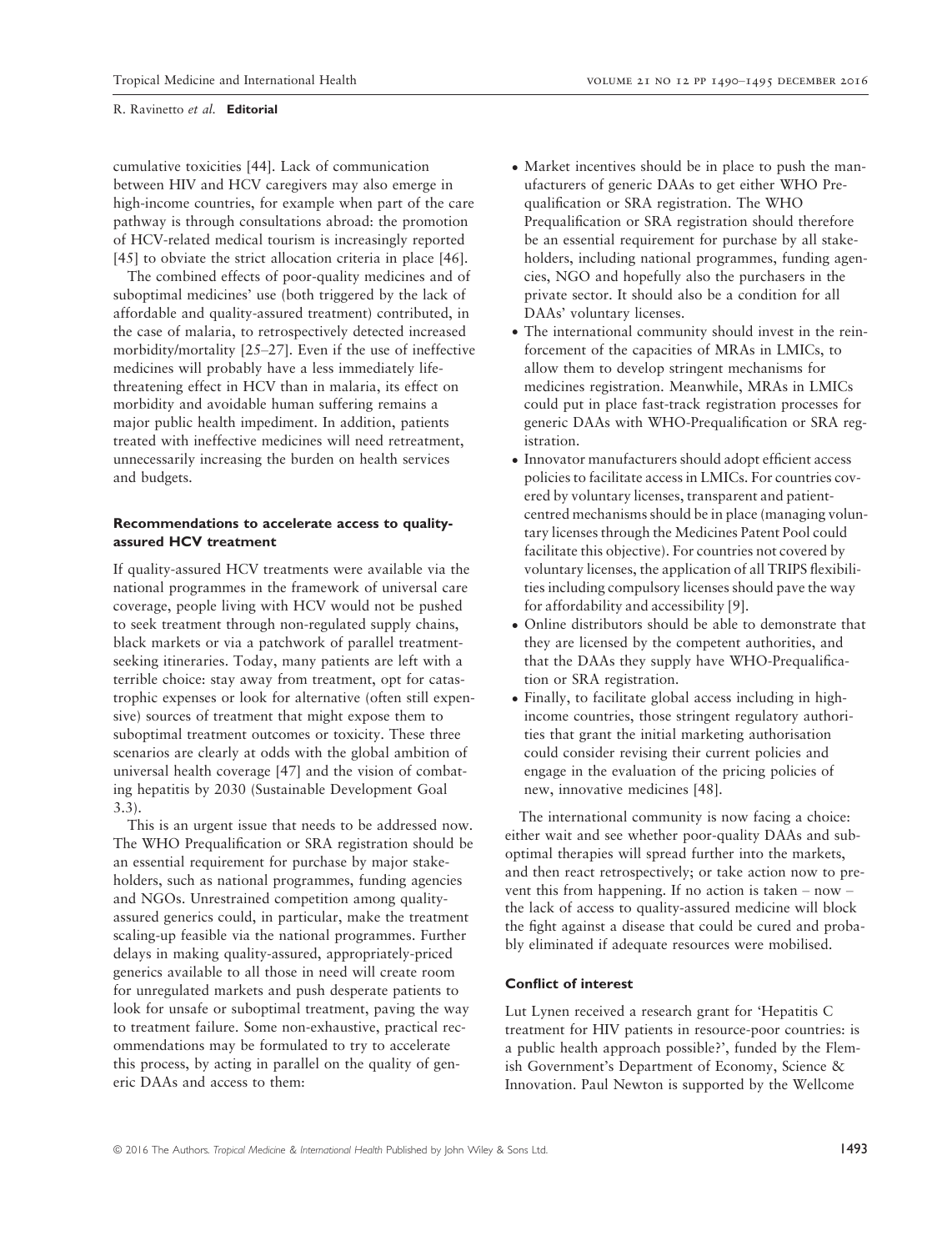Trust. The funders played no role in the content of the article or the decision to publish.

## **References**

- 1. Gower E, Estes C, Blach S, Razavi-Shearer K, Razavi H. Global epidemiology and genotype distribution of the hepatitis C virus infection. J Hepatol 2014: 61: S45–S57.
- 2. Lam BP, Jeffers T, Younoszai Z, Fazel Y, Younossi ZM. The changing landscape of hepatitis C virus therapy: focus on interferon-free treatment. Therap Adv Gastroenterol 2015: 8: 298–312.
- 3. Holmes JA, Thompson AJ. Interferon-free combination therapies for the treatment of hepatitis C: current insights. Hepat Med 2015: 2: 51–70.
- 4. Hepatitis C: cost of lost opportunities. Lancet 2015; 386: 1917
- 5. Kamal-Yanni M. Hepatitis C drug affordability. Lancet Glob Health 2015: 3: e73–e74.
- 6. Hawkes N. NICE approval of new hepatitis drug could result in £700 m bill for NHS. BMJ 2015. BMJ 2015: 351: h5554.
- 7. Ward JW, Mermin H. Simple, effective, but out of reach? public health implications of HCV drugs. N Engl J Med 2015: 3: e676–e677.
- 8. Andrieux-Meyer I, Cohn J, Affonso de Araújo ES, Hamid SS. Disparity in market prices for hepatitis C virus direct-acting drugs. Lancet Glob Health 2015: 3: e676–e677.
- 9. Médecins du Monde (MDM). New treatments for Hepatitis C virus: strategies for achieving universal access, 2014.
- 10. Hill A, Khoo S, Fortunak J, Simmons B, Ford N. Minimum costs for producing Hepatitis C Direct Acting Antivirals, for use in large-scale treatment access programs in developing countries. Clin Infect Dis 2014: 58: 928–936.
- 11. Hill A, Simmons B, Gotham D, Fortunak J. Rapid reductions in prices for generic sofosbuvir and daclatasvir to treat hepatitis C. J Virus Erad 2016: 2: 28–31.
- 12. World Health Organization (WHO). 19th WHO Model List of Essential Medicines. April 2015. Geneva, Switzerland
- 13. Gray AL, Wirtz VJ, 't Hoen EFM, Reich MR, Hogerzeil HV. Essential medicines are still essential. Lancet 2015: 386: 1601–1603.
- 14. World Health Organization (WHO). Prequalification of medicines Programme. A United Nations Programme managed by WHO. (Available from: [http://apps.who.int/prequal/](http://apps.who.int/prequal/default.htm) [default.htm](http://apps.who.int/prequal/default.htm)) [17 Sept 2015].
- 15. World Health Organization (WHO). Prequalification Programme. 12th Invitation to manufacturers and suppliers of medicinal products for HIV infection and related diseases, including treatment for hepatitis B and C, to submit an Expression of Interest (EOI) for product evaluation to the WHO Prequalification Team – Medicines. September 2014. Geneva, Switzerland
- 16. 't HE, Hogerzeil HV, Quick JD, Sillo UB. A quiet revolution in global public health: the World Health Organization's Prequalification of Medicines Programme. J Pub Health Pol 2014: 35: 137–161.
- 17. Global Fund Quality Assurance of Pharmaceutical Products. (Available from: [http://www.theglobalfund.org/en/health](http://www.theglobalfund.org/en/healthproducts/qualityassurance/pharmaceutical/)[products/qualityassurance/pharmaceutical/\)](http://www.theglobalfund.org/en/healthproducts/qualityassurance/pharmaceutical/) [7 Jan 2016]
- 18. Caudron JM, Ford N, Henkens M, Mace C, Kiddle-Monroe R, Pinel J. Substandard medicines in resource-poor settings: a problem that can no longer be ignored. Trop Med Int Health 2008: 13: 1062–1072.
- 19. Newton PN, Green MD, Fernandez FM. Impact of poorquality medicines in the 'developing' World. Trends Pharmacol Sci 2010: 31: 99–101.
- 20. African Medicines Regulatory Harmonization Initiative (AMRHI): a WHO concept paper. WHO Drug Information 2008: 22: 182–190
- 21. World Health Organization. Definitions of SSFFC Medical Products. (Available from: [http://www.who.int/medicines/](http://www.who.int/medicines/regulation/ssffc/definitions/en/) [regulation/ssffc/definitions/en/\)](http://www.who.int/medicines/regulation/ssffc/definitions/en/) [30 Sept 2015]
- 22. Dorlo TP, Eggelte TA, Schoone GJ, De Vries PJ, Beijnen JH. A poor-quality drug for the treatment of visceral leishmaniasis: a case report and appeal. PLoS Negl Trop Dis 2012: 6: e1544.
- 23. Nishtar S. Pakistan's deadly cocktail of substandard drugs. Lancet 2012: 379: 1084–1085.
- 24. Otte WM, van Diessen E, van Eijsden P et al. Counterfeit antiepileptic drugs threaten community services in Guinea-Bissau and Nigeria. Lancet Neurol 2016: 14: 1075–1076.
- 25. Maponga C, Ondari C. The quality of antimalarials. A study in selected African countries. 2003. Department of Essential Drugs and Medicines Policy, World Health Organization (WHO). Geneva, Switzerland. WHO/EDM/PAR/ 2003. (Available from: [http://apps.who.int/medicinedocs/en/](http://apps.who.int/medicinedocs/en/d/Js4901e/1.html) [d/Js4901e/1.html](http://apps.who.int/medicinedocs/en/d/Js4901e/1.html)) [18 Sept 2015]
- 26. Tabernero P, Fernandez FM, Green M, Guerin PJ, Newton PN. Mind the gaps – the epidemiology of poor-quality antimalarials in the malarious word – analysis of the World-Wide Antimalarial Resistance Network database. Malar J 2014: 13: 139.
- 27. Dondorp A, Nosten F, Yi P et al. Artemisinin resistance in Plasmodium falciparum malaria. N Engl J Med 2009: 361: 455–467.
- 28. White NJ, Pongtavompinyo W, Maude RJ et al. Hyperparasitaemia and low dosing are an important source of antimalarial drug resistance. Malar J 2009: 11: 253.
- 29. 't Hoen E, Pascual F. Viewpoint: counterfeit medicines and substandard medicines: different problems requiring different solutions. J Public Health Policy 2015: 36: 384–389
- 30. Edwards LA, Coppens DGM, Prasad TL, Rook LA, Iyer JK. Access to hepatitis C medicines. Bull World Health Organ 2015: 93: 799–805.
- 31. Jensen DM, Sebhatu P, Reau NS. Generic medications for hepatitis C. Liver Int 2016: 36: 925–928.
- 32. Medicines Patent Pool. The Medicines Patent Pool Signs Licence with Bristol-Myers Squibb to Increase Access to Hepatitis C Medicine Daclatasvir. (Available from: [http://](http://www.medicinespatentpool.org/the-medicines-patent-pool-signs-licence-with-bristol-myers-squibb-to-increase-access-to-hepatitis-c-medicine-daclatasvir/) [www.medicinespatentpool.org/the-medicines-patent-pool](http://www.medicinespatentpool.org/the-medicines-patent-pool-signs-licence-with-bristol-myers-squibb-to-increase-access-to-hepatitis-c-medicine-daclatasvir/)[signs-licence-with-bristol-myers-squibb-to-increase-access-to](http://www.medicinespatentpool.org/the-medicines-patent-pool-signs-licence-with-bristol-myers-squibb-to-increase-access-to-hepatitis-c-medicine-daclatasvir/)[hepatitis-c-medicine-daclatasvir/](http://www.medicinespatentpool.org/the-medicines-patent-pool-signs-licence-with-bristol-myers-squibb-to-increase-access-to-hepatitis-c-medicine-daclatasvir/)) [7 Jan 2016]